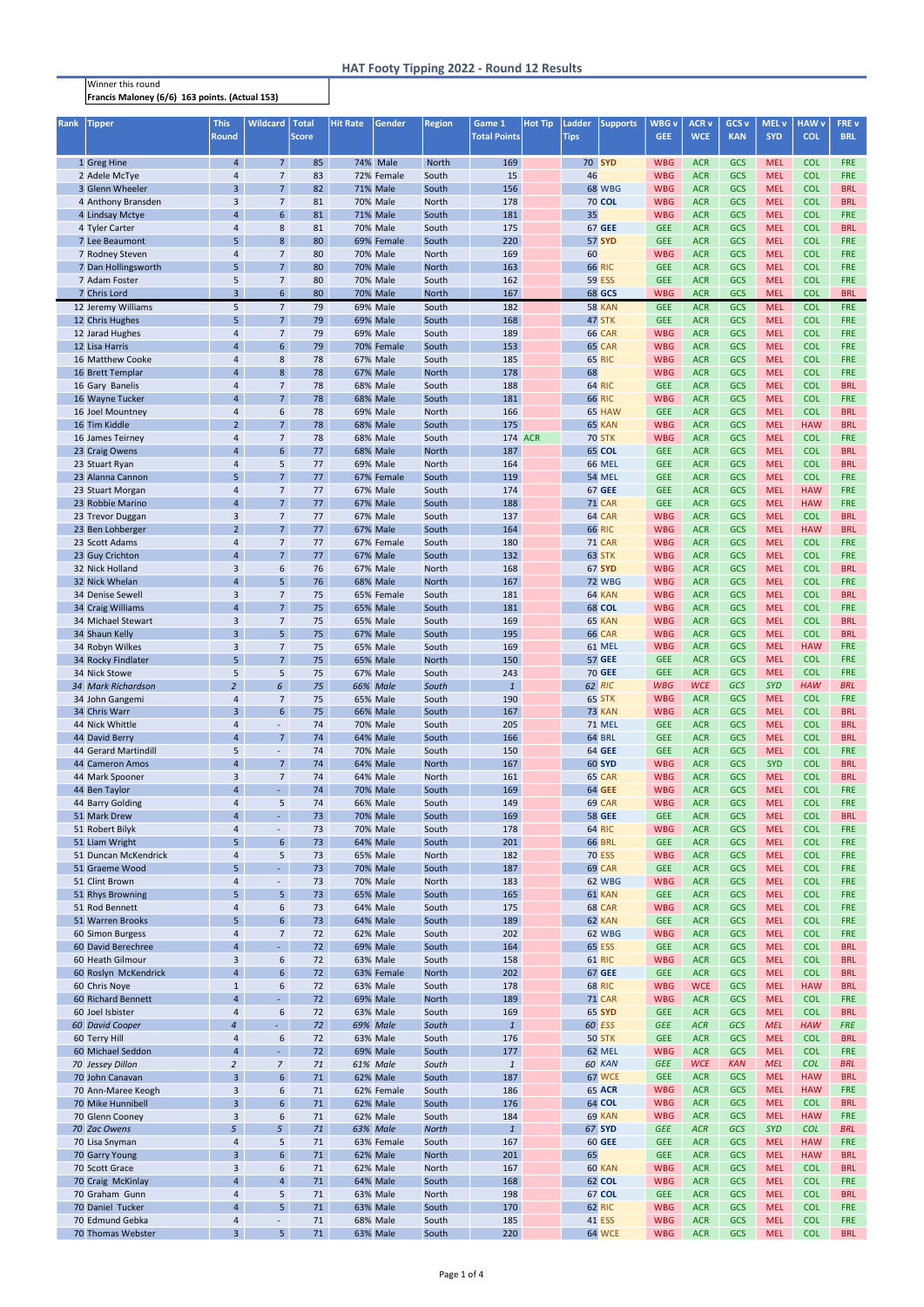Francis Maloney (6/6) 163 points. (Actual 153)

## Winner this round

| <b>Rank</b> | <b>Tipper</b>                              | <b>This</b><br><b>Round</b>      | <b>Wildcard</b>                            | <b>Total</b><br><b>Score</b> | <b>Hit Rate</b> | Gender                             | <b>Region</b>                | Game 1<br><b>Total Points</b> | <b>Hot Tip</b> | Ladder<br><b>Tips</b> | <b>Supports</b>         | <b>WBG</b> v<br><b>GEE</b> | <b>ACR v</b><br><b>WCE</b> | <b>GCS v</b><br><b>KAN</b> | <b>MEL v</b><br><b>SYD</b> | <b>HAW v</b><br><b>COL</b> | FRE v<br><b>BRL</b>      |
|-------------|--------------------------------------------|----------------------------------|--------------------------------------------|------------------------------|-----------------|------------------------------------|------------------------------|-------------------------------|----------------|-----------------------|-------------------------|----------------------------|----------------------------|----------------------------|----------------------------|----------------------------|--------------------------|
|             | 84 Ewan Sherman                            | 5                                | $\overline{4}$                             | 70                           |                 | 63% Male                           | South                        | 183                           |                |                       | 63 CAR                  | <b>GEE</b>                 | <b>ACR</b>                 | GCS                        | <b>MEL</b>                 | <b>COL</b>                 | <b>FRE</b>               |
|             | 84 Brian Whelan                            | $\overline{4}$                   | $\omega$                                   | 70                           |                 | <b>67% Male</b>                    | <b>North</b>                 | 141                           |                |                       | 69 STK                  | <b>GEE</b>                 | <b>ACR</b>                 | <b>GCS</b>                 | <b>MEL</b>                 | <b>COL</b>                 | <b>BRL</b>               |
|             | 84 Brendon Garwood                         | 3                                | 6                                          | 70                           |                 | 61% Male                           | <b>North</b>                 | 178                           |                |                       | 62 KAN                  | <b>WBG</b>                 | <b>ACR</b>                 | <b>GCS</b>                 | <b>MEL</b>                 | <b>COL</b>                 | <b>BRL</b>               |
|             | 84 Michael White                           | $\overline{3}$                   | 6                                          | 70                           |                 | 61% Male                           | <b>North</b>                 | 154                           |                |                       | <b>71 RIC</b>           | <b>GEE</b>                 | <b>ACR</b>                 | GCS                        | <b>MEL</b>                 | <b>HAW</b>                 | <b>BRL</b>               |
|             | 84 Anita Bourn                             | 5                                | $\overline{\phantom{a}}$                   | 70                           |                 | 67% Female                         | South                        | 258                           |                |                       | <b>70 GEE</b>           | <b>GEE</b>                 | <b>ACR</b>                 | GCS                        | <b>MEL</b>                 | <b>COL</b>                 | <b>FRE</b>               |
|             | 84 Cheryl Whelan                           | 5                                | $\overline{4}$                             | 70                           |                 | 63% Female                         | <b>North</b>                 | 166                           |                |                       | <b>66 RIC</b>           | <b>GEE</b>                 | <b>ACR</b>                 | GCS                        | <b>MEL</b>                 | <b>COL</b>                 | <b>FRE</b>               |
|             | 84 Neil Gibson                             | 3                                |                                            | 70                           |                 | <b>67% Male</b>                    | South                        | 160                           |                |                       | 68 KAN                  | <b>WBG</b>                 | <b>ACR</b>                 | GCS                        | <b>MEL</b>                 | <b>COL</b>                 | <b>BRL</b>               |
|             | 84 Dennis Whelan                           | 5                                | 7 <sup>7</sup>                             | 70                           |                 | 60% Male                           | <b>North</b>                 | 175                           |                |                       | 64 HAW                  | <b>GEE</b>                 | <b>ACR</b>                 | GCS                        | <b>MEL</b>                 | <b>COL</b>                 | <b>FRE</b>               |
|             | 84 Ross Burridge                           | 5                                | $\sim$                                     | 70                           |                 | 67% Male                           | South                        | 175                           |                |                       | <b>66 COL</b>           | <b>GEE</b>                 | <b>ACR</b>                 | GCS                        | <b>MEL</b>                 | <b>COL</b>                 | <b>FRE</b>               |
|             | 93 Ian Hermanis                            | $\overline{3}$                   | 7 <sup>1</sup>                             | 69                           |                 | <b>59% Male</b>                    | South                        | 193                           |                |                       | <b>41 ACR</b>           | <b>WBG</b>                 | <b>ACR</b>                 | GCS                        | <b>MEL</b>                 | <b>COL</b>                 | <b>BRL</b>               |
|             | 93 Chris Walker                            | $\overline{4}$<br>$\overline{4}$ | 6                                          | 69<br>69                     |                 | <b>60% Male</b><br><b>66% Male</b> | <b>North</b><br><b>North</b> | 180<br>182                    |                |                       | <b>65 RIC</b><br>62 STK | <b>GEE</b><br><b>GEE</b>   | <b>ACR</b><br><b>ACR</b>   | GCS<br>GCS                 | <b>MEL</b><br><b>MEL</b>   | <b>COL</b><br><b>COL</b>   | <b>BRL</b><br><b>BRL</b> |
|             | 93 Lindsay Garwood<br>93 Steve Robertson   | 3                                | $\overline{7}$                             | 69                           |                 | <b>59% Male</b>                    | North                        | 165                           |                |                       | 63 COL                  | <b>GEE</b>                 | <b>ACR</b>                 | GCS                        | <b>MEL</b>                 | <b>HAW</b>                 | <b>BRL</b>               |
|             | 93 Phillip Jenkins                         | $\overline{2}$                   |                                            | 69                           |                 | <b>66% Male</b>                    | <b>North</b>                 | 196                           |                |                       | 64 CAR                  | <b>WBG</b>                 | <b>ACR</b>                 | GCS                        | <b>MEL</b>                 | <b>HAW</b>                 | <b>BRL</b>               |
|             | 93 Shannon Hill                            | 3                                | 6                                          | 69                           |                 | 60% Female                         | South                        | 127                           |                |                       | <b>59 HAW</b>           | <b>GEE</b>                 | <b>ACR</b>                 | GCS                        | <b>MEL</b>                 | <b>HAW</b>                 | <b>BRL</b>               |
|             | 93 Callum Rawson                           | $\overline{3}$                   | 5 <sup>1</sup>                             | 69                           |                 | 61% Male                           | South                        | 166                           |                | 65                    |                         | <b>WBG</b>                 | <b>ACR</b>                 | GCS                        | <b>MEL</b>                 | <b>HAW</b>                 | <b>FRE</b>               |
|             | 93 Lisa Hoffman                            | 4                                |                                            | 69                           |                 | 66% Female                         | South                        | 174                           |                |                       | 44 MEL                  | <b>WBG</b>                 | <b>ACR</b>                 | GCS                        | <b>MEL</b>                 | <b>COL</b>                 | <b>FRE</b>               |
|             | 101 Jon Fulton                             | $\overline{4}$                   | 5 <sup>1</sup>                             | 68                           |                 | 60% Male                           | South                        | 146                           |                |                       | <b>62 COL</b>           | <b>GEE</b>                 | <b>ACR</b>                 | GCS                        | <b>MEL</b>                 | <b>COL</b>                 | <b>BRL</b>               |
|             | 101 Meredith Atkinson                      | $\overline{2}$                   |                                            | 68                           |                 | 65% Female                         | South                        | 156                           |                |                       | 63 HAW                  | <b>WBG</b>                 | <b>ACR</b>                 | GCS                        | <b>MEL</b>                 | <b>HAW</b>                 | <b>BRL</b>               |
|             | 101 Peter Czerkiewicz                      | $\mathbf{1}$                     | $7^{\circ}$                                | 68                           |                 | <b>58% Male</b>                    | <b>North</b>                 | 183                           |                |                       | 62 KAN                  | <b>WBG</b>                 | <b>ACR</b>                 | <b>KAN</b>                 | <b>MEL</b>                 | <b>HAW</b>                 | <b>BRL</b>               |
|             | 101 Malcolm Castles                        | 5                                | $\overline{7}$                             | 68                           |                 | 58% Female                         | <b>North</b>                 | $\mathbf{1}$                  |                |                       | 54 HAW                  | <b>GEE</b>                 | <b>ACR</b>                 | GCS                        | <b>MEL</b>                 | <b>COL</b>                 | <b>FRE</b>               |
|             | 101 Karen Chandler                         | $\overline{4}$                   | $\blacksquare$                             | 68                           |                 | 65% Female                         | South                        | 199                           |                |                       | <b>66 CAR</b>           | <b>GEE</b>                 | <b>ACR</b>                 | GCS                        | <b>MEL</b>                 | <b>COL</b>                 | <b>BRL</b>               |
|             | 101 Nick Murnane                           | 3                                | $\overline{\phantom{a}}$                   | 68                           |                 | <b>65% Male</b>                    | South                        | 185                           |                |                       | <b>63 RIC</b>           | <b>WBG</b>                 | <b>ACR</b>                 | GCS                        | <b>MEL</b>                 | <b>COL</b>                 | <b>BRL</b>               |
|             | 107 Tony Shea                              | $\mathbf{1}$                     | $\overline{7}$                             | 67                           |                 | <b>57% Male</b>                    | South                        | $\mathbf{1}$                  |                |                       | 60 HAW                  | <b>WBG</b>                 | <b>WCE</b>                 | <b>GCS</b>                 | <b>MEL</b>                 | <b>HAW</b>                 | <b>BRL</b>               |
|             | 107 Barbara Stewart<br>107 Kerry Gunn      | 5<br>$\overline{4}$              | $\overline{\phantom{a}}$<br>$\blacksquare$ | 67<br>67                     |                 | 64% Female<br>64% Female           | South<br><b>North</b>        | 179<br>169                    |                |                       | 62 KAN<br><b>65 COL</b> | <b>GEE</b><br><b>WBG</b>   | <b>ACR</b><br><b>ACR</b>   | GCS<br>GCS                 | <b>MEL</b><br><b>MEL</b>   | <b>COL</b><br><b>COL</b>   | <b>FRE</b><br><b>FRE</b> |
|             | 107 Jake Richardson                        | $\overline{4}$                   | $\overline{7}$                             | 67                           |                 | 57% Male                           | South                        | $\mathbf{1}$                  |                |                       | 61 GEE                  | <b>GEE</b>                 | <b>ACR</b>                 | <b>KAN</b>                 | <b>SYD</b>                 | <b>COL</b>                 | <b>BRL</b>               |
|             | 107 Michael Verrier                        | $\overline{3}$                   | $\blacksquare$                             | 67                           |                 | 64% Male                           | South                        | 175                           |                |                       | 63 STK                  | <b>WBG</b>                 | <b>ACR</b>                 | <b>GCS</b>                 | <b>MEL</b>                 | <b>COL</b>                 | <b>BRL</b>               |
|             | 107 Christine Dennison                     | $\overline{2}$                   | $\overline{\phantom{a}}$                   | 67                           |                 | 64% Female                         | South                        | 177                           |                |                       | 53 COL                  | <b>GEE</b>                 | <b>WCE</b>                 | <b>KAN</b>                 | <b>MEL</b>                 | <b>COL</b>                 | <b>BRL</b>               |
|             | 107 Cyril Patmore                          | $\overline{3}$                   | $\sim$                                     | 67                           |                 | 64% Male                           | <b>North</b>                 | 169                           |                |                       | 53 HAW                  | <b>WBG</b>                 | <b>ACR</b>                 | <b>GCS</b>                 | <b>MEL</b>                 | <b>HAW</b>                 | <b>FRE</b>               |
|             | 107 Anne Lawless                           | $\overline{2}$                   | 5                                          | 67                           |                 | 59% Female                         | South                        | 159                           |                |                       | <b>71 BRL</b>           | <b>WBG</b>                 | <b>ACR</b>                 | <b>GCS</b>                 | <b>MEL</b>                 | <b>HAW</b>                 | <b>BRL</b>               |
|             | 107 Kylie Bennett                          | $\overline{3}$                   | $\sim$                                     | 67                           |                 | 64% Female                         | South                        | 164                           |                |                       | 57 HAW                  | <b>WBG</b>                 | <b>ACR</b>                 | GCS                        | <b>MEL</b>                 | <b>HAW</b>                 | <b>FRE</b>               |
|             | 107 Diane Izbicki                          | 5                                | $\overline{\phantom{a}}$                   | 67                           |                 | 64% Female                         | North                        | 191                           |                |                       | 63 CAR                  | <b>GEE</b>                 | <b>ACR</b>                 | GCS                        | <b>MEL</b>                 | <b>COL</b>                 | <b>FRE</b>               |
|             | 107 Kylie Murphy                           | $2^{\circ}$                      | $\overline{4}$                             | 67                           |                 | 60% Female                         | South                        | 138                           |                |                       | 62 HAW                  | <b>WBG</b>                 | <b>ACR</b>                 | GCS                        | <b>MEL</b>                 | <b>HAW</b>                 | <b>BRL</b>               |
|             | 118 Annette Smith                          | $\overline{a}$                   |                                            | 66                           |                 | 63% Female                         | South                        | 176                           |                |                       | 65 GEE                  | <b>GEE</b>                 | <b>ACR</b>                 | GCS                        | <b>MEL</b>                 | <b>HAW</b>                 | <b>FRE</b>               |
|             | 118 Billy Godwin                           | 5 <sup>1</sup>                   | $\omega$                                   | 66                           |                 | 63% Male                           | South                        | 159                           |                |                       | <b>65 WBG</b>           | <b>GEE</b>                 | <b>ACR</b>                 | GCS                        | <b>MEL</b>                 | <b>COL</b>                 | <b>FRE</b>               |
|             | 118 Lola Cowle                             | 5                                | $\overline{\phantom{a}}$                   | 66                           |                 | 63% Female                         | South                        |                               | <b>186 ACR</b> |                       | <b>61 ESS</b>           | <b>GEE</b>                 | <b>ACR</b>                 | <b>GCS</b>                 | <b>MEL</b>                 | <b>COL</b>                 | <b>FRE</b>               |
|             | 118 Mark Bresnehan<br>118 Andrew Beven     | $\overline{4}$<br>3              | $\blacksquare$<br>$\overline{\phantom{a}}$ | 66<br>66                     |                 | 63% Male<br>63% Male               | South<br>South               | 152<br>169                    |                |                       | 63 CAR<br>65 CAR        | <b>GEE</b><br><b>GEE</b>   | <b>ACR</b><br><b>ACR</b>   | <b>GCS</b><br>GCS          | <b>MEL</b><br><b>MEL</b>   | <b>HAW</b><br><b>HAW</b>   | <b>FRE</b><br><b>BRL</b> |
|             | 118 Anna Masters                           | $\overline{3}$                   | $\sim$                                     | 66                           |                 | 63% Female                         | <b>North</b>                 | 178                           |                |                       | <b>56 CAR</b>           | <b>WBG</b>                 | <b>ACR</b>                 | GCS                        | <b>MEL</b>                 | <b>HAW</b>                 | <b>FRE</b>               |
|             | 118 Kevin Bresnehan                        | 4                                | $\overline{\phantom{a}}$                   | 66                           |                 | <b>63% Male</b>                    | South                        | 169                           |                |                       | <b>65 RIC</b>           | <b>GEE</b>                 | <b>ACR</b>                 | GCS                        | <b>MEL</b>                 | <b>HAW</b>                 | <b>FRE</b>               |
|             | 118 Greg Williams                          | $\overline{4}$                   | $\sim$                                     | 66                           |                 | 63% Male                           | <b>North</b>                 | 140                           |                |                       | <b>61 GEE</b>           | <b>GEE</b>                 | <b>ACR</b>                 | GCS                        | <b>MEL</b>                 | <b>COL</b>                 | <b>BRL</b>               |
|             | 118 Alex Izbicki                           | $\overline{4}$                   | $\overline{\phantom{a}}$                   | 66                           |                 | 63% Male                           | <b>North</b>                 | 159                           |                |                       | <b>63 RIC</b>           | <b>GEE</b>                 | <b>ACR</b>                 | GCS                        | <b>MEL</b>                 | <b>COL</b>                 | <b>BRL</b>               |
|             | 118 Vonda Gunn                             | $\overline{3}$                   | $\omega$                                   | 66                           |                 | 63% Female                         | <b>North</b>                 | 169                           |                |                       | <b>56 KAN</b>           | <b>GEE</b>                 | <b>ACR</b>                 | GCS                        | <b>MEL</b>                 | <b>HAW</b>                 | <b>BRL</b>               |
|             | 128 Brian Fleming                          | $\overline{4}$                   | $\sim$                                     | 65                           |                 | 62% Male                           | South                        | 147                           |                | 62                    |                         | <b>GEE</b>                 | <b>ACR</b>                 | GCS                        | <b>MEL</b>                 | <b>COL</b>                 | <b>BRL</b>               |
|             | 128 Steven Maloney                         | $\overline{4}$                   | $\sim$                                     | 65                           |                 | 62% Male                           | <b>North</b>                 | 196                           |                |                       | 62 KAN                  | <b>GEE</b>                 | <b>ACR</b>                 | GCS                        | <b>MEL</b>                 | <b>COL</b>                 | <b>BRL</b>               |
|             | 128 Will Kay                               | $\mathbf{1}$                     | $\sqrt{4}$                                 | 65                           |                 | <b>58% Male</b>                    | South                        | $\mathbf{1}$                  |                |                       | 66 HAW                  | <b>WBG</b>                 | <b>WCE</b>                 | <b>GCS</b>                 | <b>MEL</b>                 | <b>HAW</b>                 | <b>BRL</b>               |
|             | 128 Eric Hermanis                          | $\overline{3}$<br>$\overline{2}$ | $\blacksquare$<br>$\overline{\phantom{a}}$ | 65<br>65                     |                 | 62% Male<br>62% Female             | South<br>South               | 169<br>168                    |                |                       | 65 STK<br>61 HAW        | <b>WBG</b><br><b>WBG</b>   | <b>ACR</b><br><b>ACR</b>   | GCS<br>GCS                 | <b>MEL</b><br><b>MEL</b>   | <b>COL</b><br><b>HAW</b>   | <b>BRL</b><br><b>BRL</b> |
|             | 128 Loretta Lohberger<br>133 Shaun Heather | $\overline{2}$                   | $\sim$                                     | 64                           |                 | 61% Male                           | <b>North</b>                 | 145                           |                |                       | 61 HAW                  | <b>WBG</b>                 | <b>ACR</b>                 | GCS                        | <b>MEL</b>                 | <b>HAW</b>                 | <b>BRL</b>               |
|             | 133 Matthew Taylor                         | 5                                | $\overline{\phantom{a}}$                   | 64                           |                 | 61% Male                           | South                        | 187                           |                |                       | <b>58 GEE</b>           | <b>GEE</b>                 | <b>ACR</b>                 | GCS                        | <b>MEL</b>                 | <b>COL</b>                 | <b>FRE</b>               |
|             | 133 Zali Ryan                              | $\mathbf{1}$                     | $\blacksquare$                             | 64                           |                 | 61% Female                         | <b>North</b>                 | 168                           |                |                       | <b>59 MEL</b>           | <b>WBG</b>                 | <b>WCE</b>                 | <b>GCS</b>                 | <b>MEL</b>                 | <b>HAW</b>                 | <b>BRL</b>               |
|             | 133 Anne Bassett                           | 5                                | $\overline{\phantom{a}}$                   | 64                           |                 | 61% Female                         | North                        | 187                           |                | 71                    |                         | <b>GEE</b>                 | <b>ACR</b>                 | <b>GCS</b>                 | <b>MEL</b>                 | <b>COL</b>                 | <b>FRE</b>               |
|             | <b>133 Francis Maloney</b>                 | 6                                | ٠                                          | 64                           |                 | 61% Male                           | <b>North</b>                 | 163                           |                |                       | <b>64 BRL</b>           | <b>GEE</b>                 | <b>ACR</b>                 | <b>GCS</b>                 | <b>SYD</b>                 | <b>COL</b>                 | <b>FRE</b>               |
|             | 133 Kathy Wright                           | 4                                | 4                                          | 64                           |                 | 57% Female                         | South                        | 154                           |                |                       | 66 GEE                  | <b>GEE</b>                 | <b>ACR</b>                 | GCS                        | <b>MEL</b>                 | <b>COL</b>                 | <b>BRL</b>               |
|             | 139 Teresa Harris                          | 5                                | $\sim$                                     | 63                           |                 | 60% Female                         | <b>North</b>                 | 187                           |                |                       | <b>55 COL</b>           | <b>GEE</b>                 | <b>ACR</b>                 | GCS                        | <b>MEL</b>                 | <b>COL</b>                 | <b>FRE</b>               |
|             | 139 Nicole Lansky                          | $\overline{2}$                   | $\overline{\phantom{a}}$                   | 63                           |                 | 60% Female                         | South                        | 193                           |                |                       | 49 MEL                  | <b>WBG</b>                 | <b>WCE</b>                 | GCS                        | <b>MEL</b>                 | <b>HAW</b>                 | <b>FRE</b>               |
|             | 141 Maria Skillern                         | $\overline{3}$                   | $\blacksquare$                             | 62                           |                 | <b>59% Male</b>                    | South                        | 159                           |                |                       | 64 STK                  | <b>WBG</b>                 | <b>ACR</b>                 | GCS                        | <b>MEL</b>                 | <b>COL</b>                 | <b>BRL</b>               |
|             | 141 Karen Jenkins                          | 3                                | $\overline{\phantom{a}}$                   | 62                           |                 | 59% Female                         | North                        | 175                           |                |                       | <b>59 ESS</b>           | <b>GEE</b>                 | <b>ACR</b>                 | GCS                        | <b>MEL</b>                 | <b>HAW</b>                 | <b>BRL</b>               |
|             | 141 Michael Walker<br>141 Rebecca Pedley   | $\overline{\mathbf{r}}$          | $\sim$                                     | 62<br>62                     |                 | <b>59% Male</b><br>59% Female      | <b>North</b><br>South        | 180<br>14                     |                |                       | 60 HAW<br><b>53 ESS</b> | <b>WBG</b><br><b>GEE</b>   | <b>ACR</b><br><b>ACR</b>   | GCS<br>GCS                 | <b>MEL</b><br><b>MEL</b>   | <b>COL</b><br><b>COL</b>   | <b>FRE</b><br><b>FRE</b> |
|             | 141 Ian Mackenzie                          | 5<br>$\mathfrak{Z}$              | $\blacksquare$<br>$\omega$                 | 62                           |                 | <b>59% Male</b>                    | South                        | $\mathbf{1}$                  |                |                       | 42 HAW                  | <b>WBG</b>                 | <b>ACR</b>                 | GCS                        | <b>MEL</b>                 | <b>HAW</b>                 | <b>FRE</b>               |
|             | 141 Geoff Cowle                            | 4                                | $\overline{\phantom{a}}$                   | 62                           |                 | <b>59% Male</b>                    | South                        | 194                           |                |                       | 63 STK                  | <b>WBG</b>                 | <b>ACR</b>                 | GCS                        | <b>MEL</b>                 | <b>COL</b>                 | <b>FRE</b>               |
|             | 147 Henry Robertson                        | $\overline{4}$                   | $\sim$                                     | 61                           |                 | <b>58% Male</b>                    | <b>North</b>                 | 165                           |                |                       | <b>45 COL</b>           | <b>WBG</b>                 | <b>ACR</b>                 | GCS                        | <b>MEL</b>                 | <b>COL</b>                 | <b>FRE</b>               |
|             | 147 Mark Dennison                          | 4                                | $\overline{\phantom{a}}$                   | 61                           |                 | <b>58% Male</b>                    | South                        | 186                           |                |                       | 64 COL                  | <b>GEE</b>                 | <b>ACR</b>                 | GCS                        | <b>MEL</b>                 | <b>COL</b>                 | <b>BRL</b>               |
|             | 147 Tony Young                             | $\overline{a}$                   | $\sim$                                     | 61                           |                 | <b>58% Male</b>                    | <b>North</b>                 | 187                           |                |                       | <b>46 COL</b>           | <b>WBG</b>                 | <b>ACR</b>                 | GCS                        | <b>MEL</b>                 | <b>COL</b>                 | <b>FRE</b>               |
|             | 147 Joel Proctor                           | 3                                | ۰                                          | 61                           |                 | 58% Male                           | <b>North</b>                 | $\mathbf{1}$                  |                |                       | 61 RIC                  | <b>WBG</b>                 | <b>ACR</b>                 | GCS                        | <b>MEL</b>                 | <b>HAW</b>                 | <b>FRE</b>               |
|             | 147 Jacob Hine                             | $\mathbf{1}$                     | $\omega$                                   | 61                           |                 | <b>58% Male</b>                    | <b>North</b>                 | $\mathbf{1}$                  |                |                       | 65 SYD                  | <b>WBG</b>                 | <b>WCE</b>                 | <b>KAN</b>                 | <b>MEL</b>                 | <b>COL</b>                 | <b>BRL</b>               |
|             | 147 Dean Wise                              | 5                                | $\overline{\phantom{a}}$                   | 61                           |                 | 58% Male                           | South                        | $\mathbf{1}$                  |                |                       | 61 HAW                  | <b>WBG</b>                 | <b>ACR</b>                 | GCS                        | <b>SYD</b>                 | <b>COL</b>                 | <b>FRE</b>               |
|             | 147 Kaela McGowan                          | $\overline{4}$                   | $\omega$                                   | 61                           |                 | 58% Female                         | <b>North</b>                 | $\mathbf{1}$                  |                | 61                    |                         | <b>GEE</b>                 | <b>ACR</b>                 | <b>KAN</b>                 | <b>SYD</b>                 | <b>HAW</b>                 | <b>FRE</b>               |
|             | 154 Glenn Eberle                           | 3                                | $\overline{\phantom{a}}$                   | 60                           |                 | <b>57% Male</b>                    | South                        | 189                           |                |                       | 67 HAW                  | <b>GEE</b>                 | <b>ACR</b>                 | GCS                        | <b>MEL</b>                 | <b>HAW</b>                 | <b>BRL</b>               |
|             | 154 Callum Kelly<br>156 Edward Robertson   | $\overline{3}$<br>$\overline{3}$ | $\sim$                                     | 60<br>59                     |                 | <b>57% Male</b><br><b>56% Male</b> | South<br><b>North</b>        | 172<br>165                    |                |                       | 62 CAR<br>52 COL        | <b>WBG</b><br><b>GEE</b>   | <b>ACR</b><br><b>ACR</b>   | <b>KAN</b><br><b>KAN</b>   | <b>MEL</b><br><b>MEL</b>   | <b>COL</b><br><b>COL</b>   | <b>FRE</b><br><b>BRL</b> |
|             | 156 Brendan Nicholls                       | $\mathfrak{Z}$                   | $\blacksquare$                             | 59                           |                 | <b>56% Male</b>                    | South                        | $\mathbf{1}$                  |                |                       | <b>59 CAR</b>           | <b>GEE</b>                 | <b>ACR</b>                 | <b>GCS</b>                 | <b>MEL</b>                 | <b>HAW</b>                 | <b>BRL</b>               |
|             | 156 Calvin Godwin                          | $\overline{\phantom{0}}$         | $\overline{\phantom{a}}$                   | 59                           |                 | 56% Male                           | South                        | $\mathbf{1}$                  |                |                       | 64 WBG                  | <b>WBG</b>                 | <b>WCE</b>                 | <b>KAN</b>                 | <b>MEL</b>                 | <b>HAW</b>                 | <b>BRL</b>               |
|             | 159 Brendan Tucker                         | 5 <sup>5</sup>                   | ÷.                                         | 58                           |                 | <b>55% Male</b>                    | South                        | $\mathbf{1}$                  |                |                       | <b>58 WBG</b>           | <b>GEE</b>                 | <b>WCE</b>                 | <b>GCS</b>                 | <b>SYD</b>                 | <b>COL</b>                 | <b>FRE</b>               |
|             | 159 Ari Gregson                            | $\mathfrak{Z}$                   | $\overline{\phantom{a}}$                   | 58                           |                 | 55% Male                           | South                        | $\mathbf{1}$                  |                |                       | 48 RIC                  | <b>GEE</b>                 | <b>ACR</b>                 | <b>KAN</b>                 | <b>MEL</b>                 | <b>COL</b>                 | <b>BRL</b>               |
|             | 161 Leigh Kiddle                           | $\mathbf{3}$                     | $\blacksquare$                             | 57                           |                 | <b>54% Male</b>                    | South                        | $\mathbf{1}$                  |                |                       | 57 CAR                  | <b>WBG</b>                 | <b>WCE</b>                 | <b>GCS</b>                 | <b>SYD</b>                 | <b>COL</b>                 | <b>BRL</b>               |
|             | 161 Felicity Walsh                         | 3                                | $\overline{\phantom{a}}$                   | 57                           |                 | 54% Female                         | North                        | 86                            |                |                       | <b>58 HAW</b>           | <b>GEE</b>                 | <b>ACR</b>                 | GCS                        | <b>MEL</b>                 | <b>HAW</b>                 | <b>BRL</b>               |
|             | 163 Matt Murphy                            | $\mathbf{1}$                     | $\overline{\phantom{a}}$                   | 55                           |                 | 52% Male                           | South                        | 197                           |                |                       | <b>59 ESS</b>           | <b>WBG</b>                 | <b>WCE</b>                 | KAN                        | <b>MEL</b>                 | <b>HAW</b>                 | <b>FRE</b>               |
|             | 163 Sam Cook                               | $\mathbf{1}$                     | ◆                                          | 55                           |                 | 52% Male                           | <b>North</b>                 | $\mathbf{1}$                  |                |                       | 55 SYD                  | <b>WBG</b>                 | <b>ACR</b>                 | <b>KAN</b>                 | <b>MEL</b>                 | <b>HAW</b>                 | <b>BRL</b>               |
|             | 165 Barry Cohen<br>166 Matthew Owens       | $\overline{4}$<br>$\overline{2}$ | $\sim$<br>◆                                | 54<br>53                     |                 | <b>51% Male</b><br><b>50% Male</b> | South<br><b>North</b>        | $\mathbf{1}$<br>$\mathbf{1}$  |                |                       | 54 RIC<br>46 HAW        | WBG<br>GEE                 | <b>ACR</b><br><b>WCE</b>   | GCS<br><b>KAN</b>          | <b>SYD</b><br><b>MEL</b>   | <b>HAW</b><br><b>HAW</b>   | <b>FRE</b><br><b>FRE</b> |
|             |                                            |                                  |                                            |                              |                 |                                    |                              |                               |                |                       |                         |                            |                            |                            |                            |                            |                          |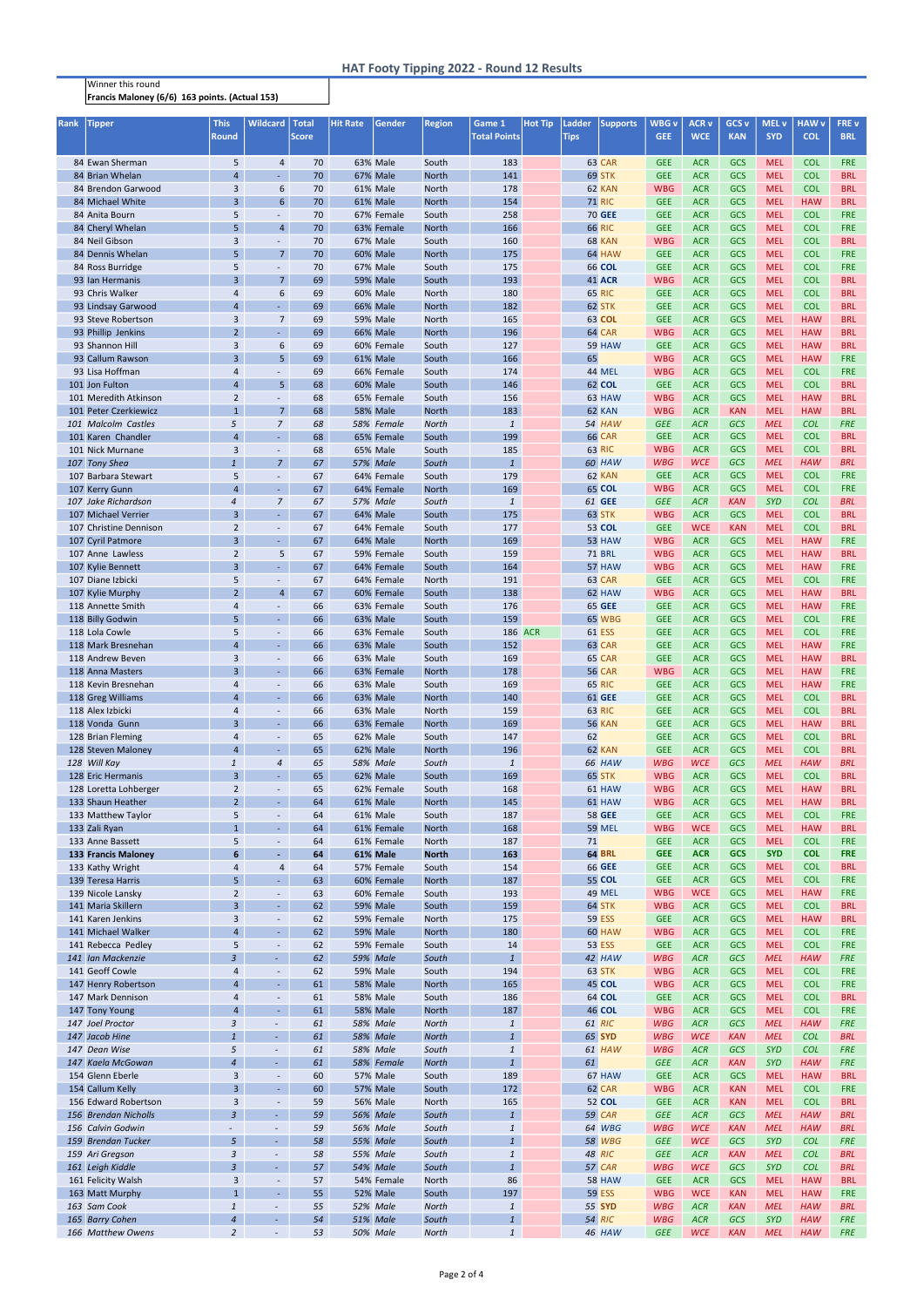Winner this round Francis Maloney (6/6) 163 points. (Actual 153)

## HAT Footy Tipping 2022 - Round 12 Results

| Rank Tipper              | <b>This</b>  | <b>Wildcard</b>          | <b>Total</b> | <b>Hit Rate</b> | <b>Sender</b> | <b>Region</b> | Game 1              | <b>Hot Tip</b> | Ladder      | Supports | WBG v      | <b>ACR v</b> | GCS <sub>v</sub> | MELv       | HAW v      | <b>FREV</b> |
|--------------------------|--------------|--------------------------|--------------|-----------------|---------------|---------------|---------------------|----------------|-------------|----------|------------|--------------|------------------|------------|------------|-------------|
|                          | <b>Round</b> |                          | <b>Score</b> |                 |               |               | <b>Total Points</b> |                | <b>Tips</b> |          | <b>GEE</b> | <b>WCE</b>   | <b>KAN</b>       | <b>SYD</b> | <b>COL</b> | <b>BRL</b>  |
|                          |              |                          |              |                 |               |               |                     |                |             |          |            |              |                  |            |            |             |
| 167 Sandra Lowther-Owens |              | $\overline{\phantom{a}}$ | 52           |                 | 50% Female    | <b>North</b>  |                     |                |             | 52 COL   | <b>WBG</b> | <b>WCE</b>   | <b>KAN</b>       | <b>SYD</b> | <b>HAW</b> | <b>FRE</b>  |
| 168 Ben Sertori          |              | $\overline{\phantom{a}}$ | 51           |                 | 49% Male      | <b>North</b>  |                     |                |             | 51 PAP   | <b>WBG</b> | <b>WCE</b>   | <b>KAN</b>       | <b>MEL</b> | <b>COL</b> | <b>BRL</b>  |
| 169 caitlyn Phillips     |              | $\sim$                   | 50           |                 | 48% Female    | South         |                     |                | 50          |          | <b>GEE</b> | <b>ACR</b>   | <b>KAN</b>       | <b>MEL</b> | <b>COL</b> | <b>FRE</b>  |
| 170 Carol Steenhuis      |              | $\overline{\phantom{a}}$ | 49           |                 | 47% Female    | South         | 143                 |                | 51          |          | <b>WBG</b> | <b>ACR</b>   | GCS              | <b>MEL</b> | <b>HAW</b> | <b>BRL</b>  |
| 171 Peter Czerkiewicz    |              | $\sim$                   | 45           |                 | 43% Male      | <b>North</b>  |                     |                |             | 45 KAN   | <b>GEE</b> | <b>ACR</b>   | <b>GCS</b>       | <b>MEL</b> | <b>HAW</b> | <b>BRL</b>  |
| 172 Michael Perry        |              | $\overline{\phantom{0}}$ | 41           |                 | 39% Male      | South         |                     |                |             | 42 RIC   | <b>WBG</b> | <b>WCE</b>   | <b>KAN</b>       | <b>SYD</b> | <b>HAW</b> | <b>BRL</b>  |